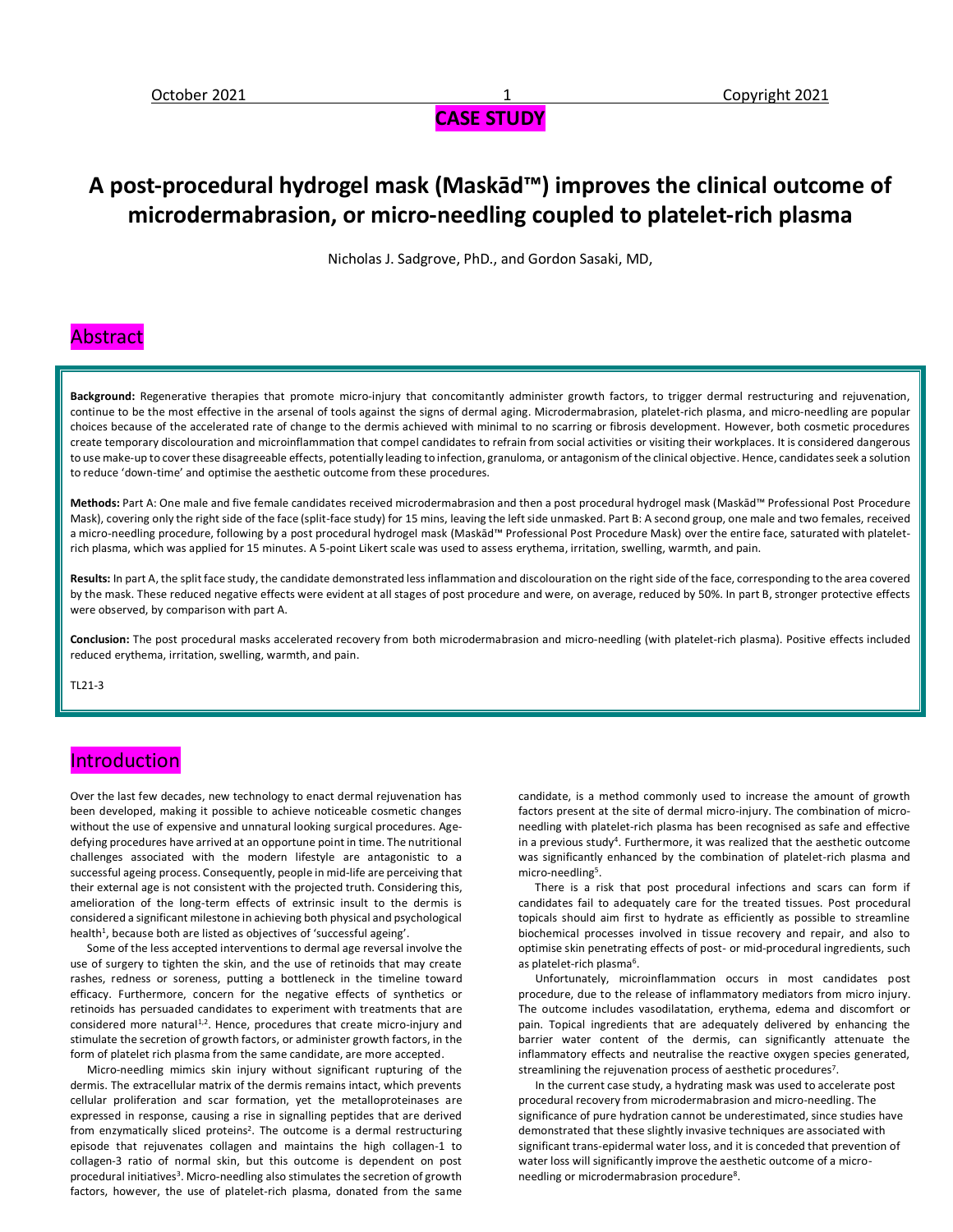

Figure 1. Patient wearing Maskad following micro-needling & PRP

### **Method**

 Microdermabrasion and micro-needling focused on areas between the hairline and jaw line, avoiding the eyes, nostrils and lips.

 Part A: Following microdermabrasion, the skin was gently cleansed with cool water and the hydrogel mask (Maskād™ Professional Post Procedure Mask) was applied to the right side of the face only (treated side). The untreated side was exposed to air and no further treatment was applied. After 15 minutes, the mask was removed, and the erythema, irritation, swelling, warmth, and pain of the treated side

#### **Results**

 Subjective and objective evaluation immediately after treatment, following the first application of the hydrating mask demonstrated a pronounced positive aesthetic. When candidates were assessed according to the Likert scale (Table 1) all five post-procedural side effects were significantly attenuated, contrasting with the non-masked side of the face. This outcome is evident from the half-face mask procedure, which contrasts between mask and no mask. On average the negative effects were reduced to 31% for erythema, 45% for

verses the untreated side were assessed and classified according to a 10-point Likert scale, with 1 being very minor, and 10 being extremely severe.

 Part B: Following micro-needling the active side of the hydrogel mask (Maskād™ Professional Post Procedure Mask) was coated in platelet-rich plasma and applied to the whole face of the candidate for 15 mins. The candidates were assessed using the same 10-point Likert scale.

irritation, 84% for swelling, 35% for warmth and 52% for pain (Figure 1). The average overall is a reduction to 49.8% of side-effects from the procedure. A more pronounced outcome was achieved in Part B of the study (Table 2), which is a full-face masking treatment, and although the procedures between part A and B were not identical, some idea of side effects without masking can be garnished from inspection of Table 1.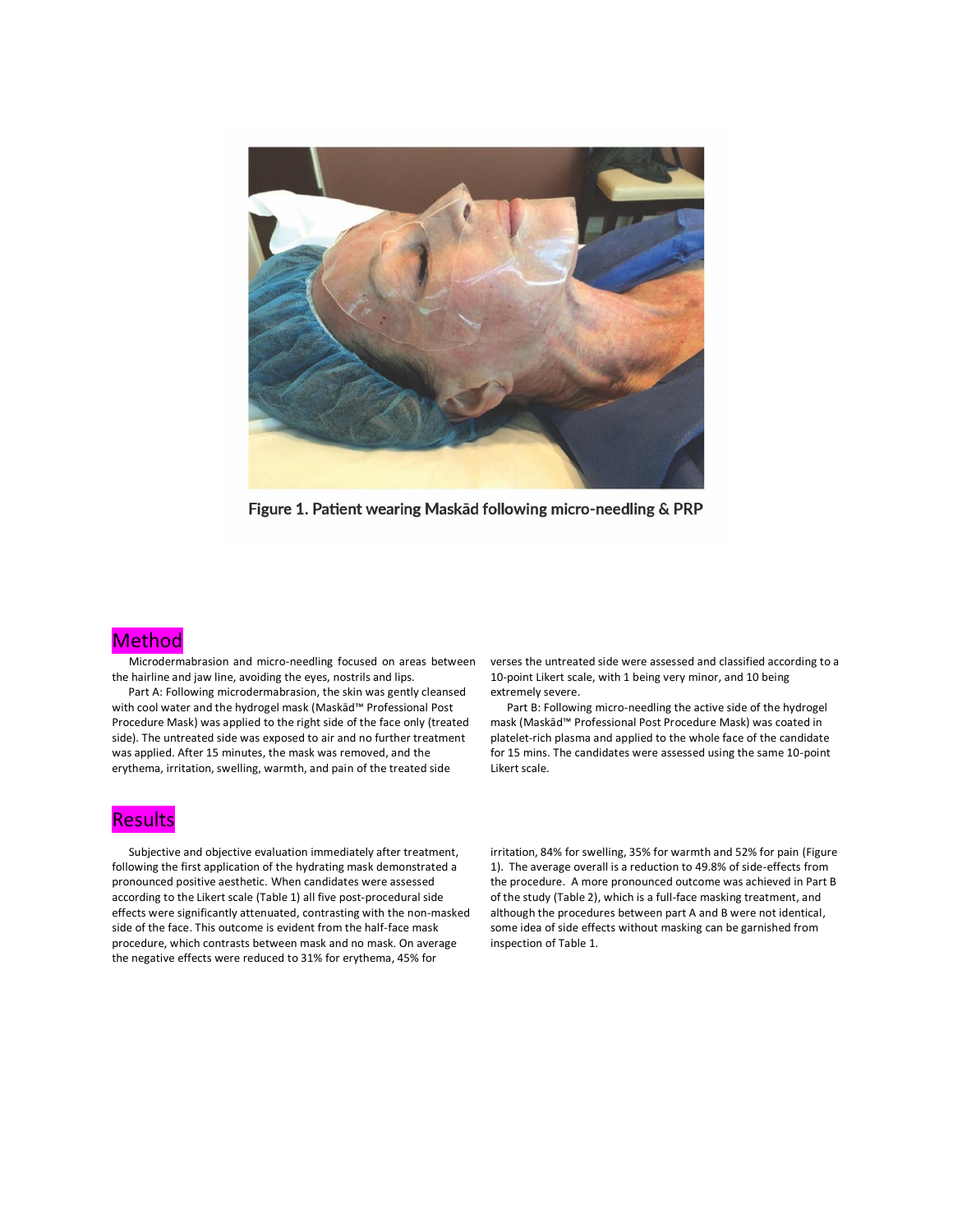

**Figure 1 – Symptom management from microdermabrasion in a split face study**

| <b>Treatment</b>                            | Erythema         | <b>Irritation</b> | <b>Swelling</b>  | Warmth           | Pain              |
|---------------------------------------------|------------------|-------------------|------------------|------------------|-------------------|
|                                             |                  |                   |                  |                  |                   |
| Female #1 (right-face mask vs left no mask) | 2/10 vs 7/10     | 3/10 vs 7/10      | $5/10$ vs $6/10$ | $2/10$ vs $5/10$ | $3/10$ vs         |
| 15 min of mask application                  |                  |                   |                  |                  | 5/10              |
| Female #2 (right-face mask vs left no mask) | 3/10 vs 8/10     | 3/10 vs 7/10      | $4/10$ vs $5/10$ | $1/10$ vs $6/10$ | $3/10$ vs         |
| 15min of mask application                   |                  |                   |                  |                  | 5/10              |
| Female #3 (right-face mask vs left no mask) | $2/10$ vs $5/10$ | 3/10 vs 7/10      | 5/10 vs 5/10     | $2/10$ vs 6/10   | $2/10$ vs         |
| 15min of mask application                   |                  |                   |                  |                  | 5/10              |
| Female #4 (right-face mask vs left no mask) | 2/10 vs 7/10     | 3/10 vs 6/10      | $4/10$ vs $5/10$ | $2/10$ vs $4/10$ | $2/10$ vs         |
| 15min of mask application                   |                  |                   |                  |                  | 5/10              |
| Female #5 (right-face mask vs left no mask) | 2/10 vs 8/10     | $3/10$ vs $6/10$  | $4/10$ vs $5/10$ | $2/10$ vs $5/10$ | $3/10$ vs         |
| 15min of mask application                   |                  |                   |                  |                  | 5/10              |
|                                             | Avg 2.2 vs       | Avg 3.0 vs        | Avg 4.4 vs       | Avg 1.8 vs       | <b>Avg 2.6 vs</b> |
|                                             | 7.0              | 6.6               | 5.2              | 5.2              | 5.0               |

#### **Table 1 - Half-face Mask (Medical SkinCare Treatment): Raw Data**

#### **Table 2 - Total-face Mask**

| <b>Treatment</b>                                                                               | Erythema   | <b>Irritation</b> | <b>Swelling</b> | Warmth     | Pain       |
|------------------------------------------------------------------------------------------------|------------|-------------------|-----------------|------------|------------|
|                                                                                                |            |                   |                 |            |            |
| male #1 15 min of mask application<br>Microneedling RF + PRP for Acne Scars                    | 2/10       | 2/10              | 3/10            | 3/10       | 1/10       |
| Female #2 15min of mask application<br>Microneedling RF + PRP Acne Scars                       | 3/10       | 2/10              | 4/10            | 2/10       | 2/10       |
| Female #3 15min of mask application<br>Microneedling RF + PRP Rhytids and Skin<br>Rejuvenation | 2/10       | 2/10              | 6/10            | 3/10       | 2/10       |
|                                                                                                | Avg 2.3/10 | Avg 2.0/10        | Avg 4.3/10      | Avg 2.6/10 | Avg 1.6/10 |

### **Discussion**

 An earlier study demonstrated that the clinical outcome of microdermabrasion and micro-needling is dependent upon post procedural steps<sup>3,6,7</sup>. Because the first few hours following treatment are considered most critical in achieving a desirable long term aesthetic outcome, hydration with purified water, in the absence of extraneous ingredients that risk granuloma formation, is a recommended initiative.

 Other forms of hydration masking have been used and reported in the published literature, such as the use of premium waters to reduce symptoms following facial laser procedures<sup>9</sup>. However, in the current study the hydrating mask is intended to be constituted of

ultra pure water, because the objective is to avoid introducing exogenous substances. Reducing symptomatic reactions to superficial dermal procedures confers a buffering effect against the oxidation by-products that accumulate from inflammatory processes. Furthermore, the changed gene expression profile, and keratinocyte-fibroblast crosstalk, is most fluent when reactive oxygen species are quenched, limited or circulated off-site. Reducing inflammation is therefore, critical to optimising the efficacy of treatments. Micro-injury generally stimulates the expression of transforming growth factor beta (TGF-beta) isotypes, which elicit different gene expression events in the presence of reactive oxygen